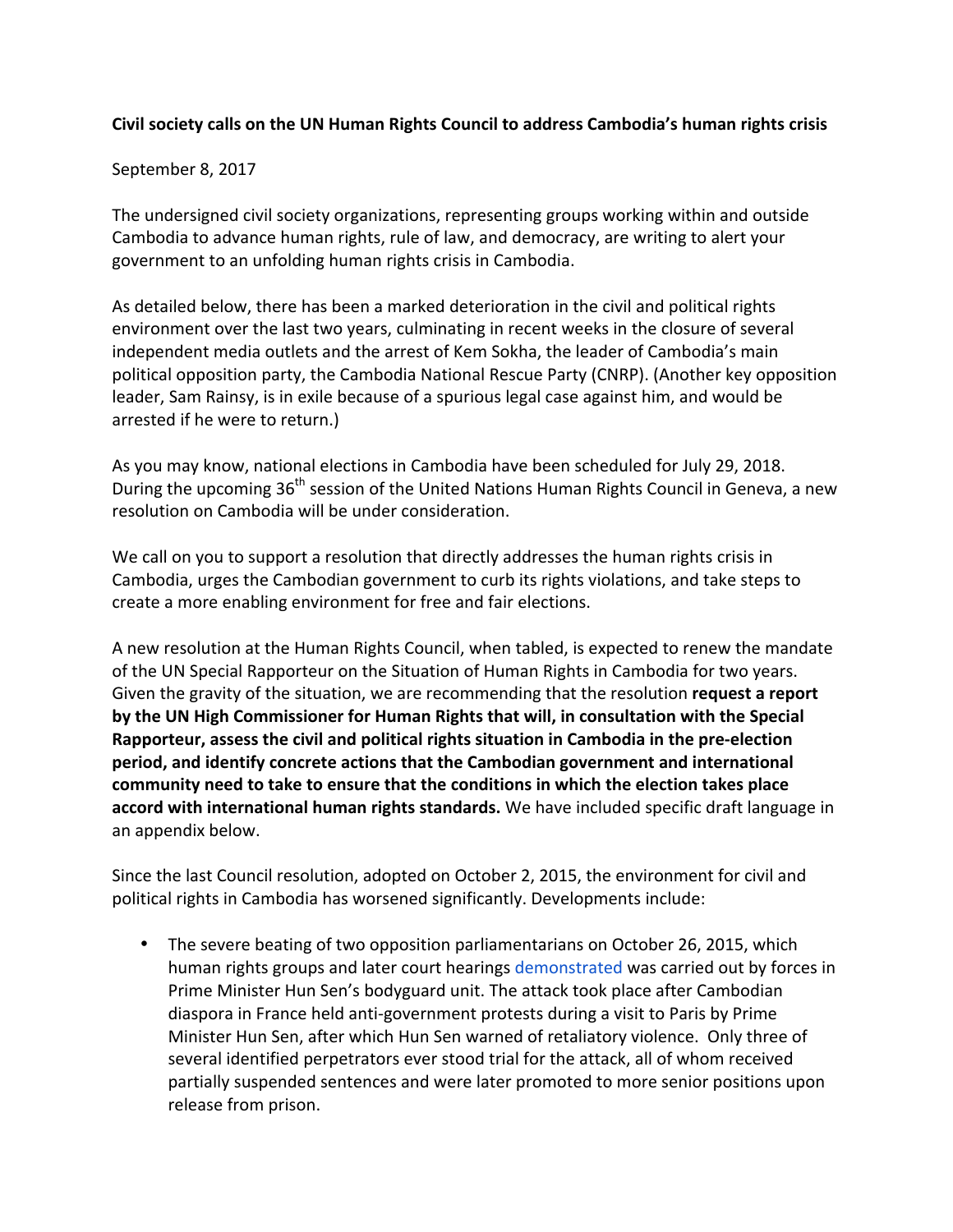- The resurrection of an arrest warrant for opposition leader Sam Rainsy, connected to an old, politically motivated criminal case against him. The arrest warrant led to Rainsy's decision in 2015 to remain outside of Cambodia, and was followed by additional convictions on spurious legal charges. If he returns to Cambodia, Sam Rainsy will face immediate arrest and imprisonment for these trumped-up charges. In addition, the government in 2017 passed two amendments to the 1997 Law on Political Parties that were clearly motivated by partisan interests against the opposition (see sections below), and that have compelled Rainsy to step down as CNRP leader.
- The government's arrest on September 3 of CNRP's other leader, Kem Sokha, on charges of treason. Kem Sokha, who had taken sole leadership of the party after Sam Rainsy's exile and resignation, had already faced de facto house arrest and an *in absentia* criminal conviction in 2016 that was accompanied by a prison sentence of five months, for "refusing to appear as a witness" following his non-compliance with a subpoena in a politically motivated criminal investigation. Kem Sokha faced threat of arrest for much of 2016 and for many months was unable to leave his office at CNRP's headquarters, which on several occasions was surrounded by armed forces, including military helicopters and convoys of bodyguard unit troops.
- The earlier politically motivated prosecutions of several other elected opposition leaders, including MP Um Sam An, Senator Hong Sok Hour, Senator Thak Lany, Commune Councilor Seang Chet, as well as other opposition party organizers and activists. These cases appear to be part of an unprecedented surge in the detention of opposition supporters and civil society activists, with at least 35 documented cases since July 2015. At least 19 remain in detention as of this writing, 14 of whom were convicted of insurrection offenses following their peaceful participation in an opposition-led demonstration in 2014 that turned violent following state-instigated crackdowns.
- Cambodian authorities' use in August and September of Cambodia's General Department of Taxation to intimidate—and shut down—civil society groups and independent media outlets, including the independent *Cambodia Daily* newspaper, which was forced to cease its operations on September 4, 2017.
- The authorities' campaign against independent radio, including August orders to close and revoke the license of Mohanokor Radio and its affiliates, which broadcast Voice of America (VOA) and Radio Free Asia (RFA), and the closing of the independent radio station Voice of Democracy (VOD). Several other radio stations broadcasting programming from VOA or RFA have come under pressure from the government, and stopped broadcasting this month. Almost all domestically-broadcast media in Cambodia is now under government control, with an already entirely government controlled television media and now near elimination of independent radio.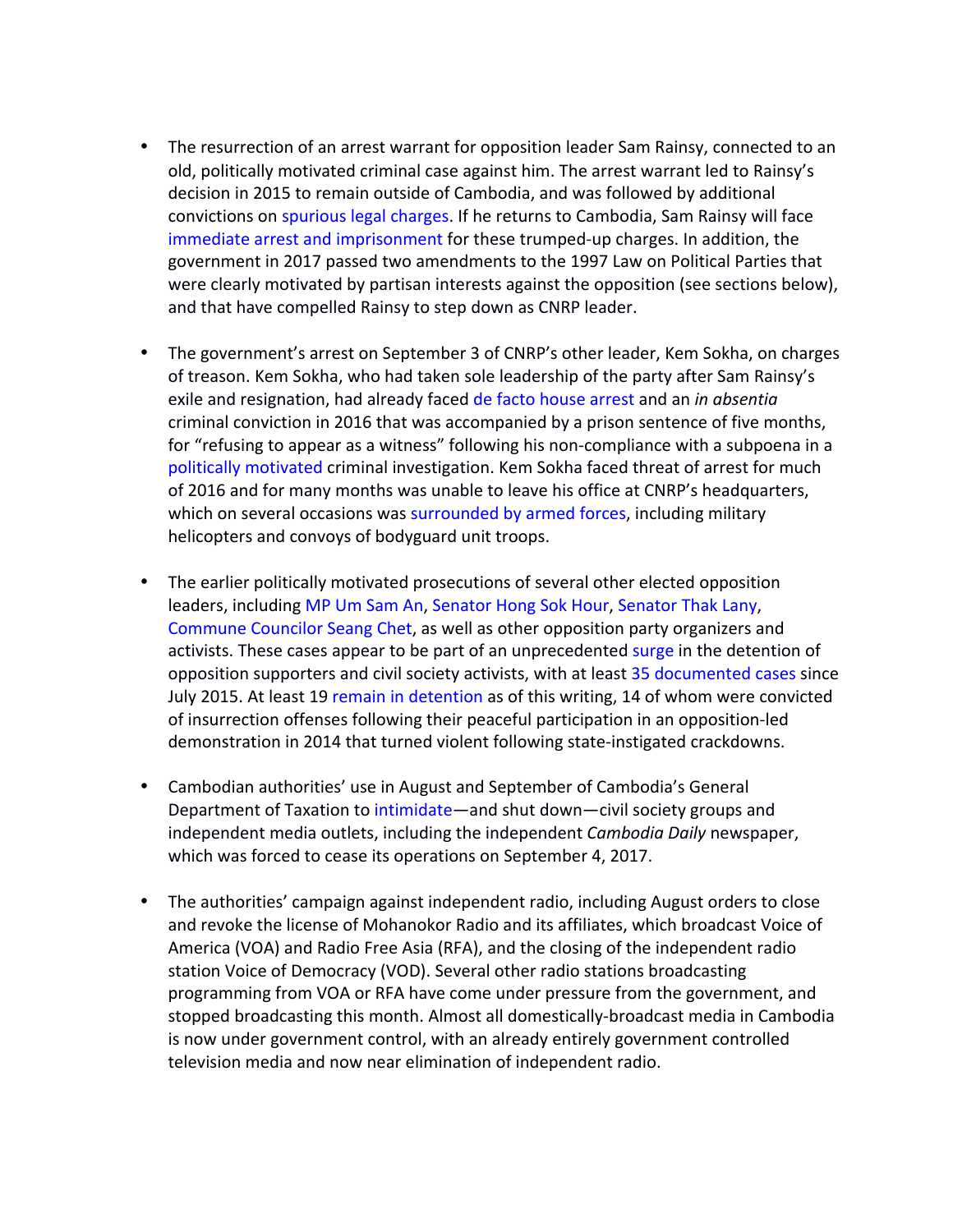- The detention, prosecution, and harassment of four senior staff members of the Cambodian Human Rights and Development Association (ADHOC) in 2016 and 2017: Ny Sokha, Nay Vanda, Yi Soksan and Lim Mony, as well as a former ADHOC staff member who is now the Deputy Secretary-General of the National Election Committee (NEC), Ny Chakrya. This group of human rights defenders, commonly referred to as the "ADHOC Five," were held in pre-trial detention for 427 days until released on bail, in the wake of sustained international pressure, on June 29. While their release on bail was a welcome step (especially considering some of detainees' seriously deteriorating health conditions in prison), authorities are proceeding with their prosecution and the five still face 5 to 10 years in prison, and their freedom of movement and ability to carry out human rights work remains hindered.
- The continuing imprisonment of Boeung Kak Lake activist and women's rights defender Tep Vanny, who has spent over one year in prison. Tep Vanny was arrested on August 15, 2016 during a "Black Monday" protest, a non-violent campaign that called for the release of the ADHOC Five. She and a fellow community member, Bov Sophea, were convicted and sentenced to six days' imprisonment; while Bov Sophea was released upon having served her sentence in pre-trial detention, authorities transferred Tep Vanny back to prison and reactivated a case against her stemming from 2013, when she engaged in a protest calling for the release of another human rights activist, and continue to prosecute several other spurious legal cases against her.
- The assassination of prominent political commentator Dr. Kem Ley on July 10, 2016, a killing that came five days after a senior Cambodian general publicly called on Cambodian armed forces to "eliminate and dispose of" anyone "fomenting social turmoil" in Cambodia. Kem Ley had been a frequent critic of Hun Sen and in the weeks before his killing had given several media interviews about a groundbreaking report by Global Witness outlining the vast wealth of Hun Sen's family, fueling concerns that the killing was ordered by higher authorities. A deeply flawed investigation saw merely the identification of one suspect, Oeuth Ang, also known as "Chuob Samlab" ("Meet to Kill"). In March 2017, Oeuth Ang was tried and sentenced to life imprisonment in proceedings that ignored improbabilities and inconsistencies in his confession and shortcomings in the investigation. A month before the Oeuth Ang trial, Hun Sen brought a civil charge of defamation against a political commentator, Kim Sok, who had suggested publicly that the Cambodia People's Party was behind the killing, and authorities also filed a criminal charge of incitement against him. In August, Kim Sok was sentenced to a year and a half in prison and ordered to pay Hun Sen US\$200,000 in the civil case. Opposition Senator Thak Lany has also been convicted *in absentia* for similar offenses after commenting on this case.
- Government para-police attacks on protesters and human rights observers during an October 10, 2016 peaceful celebration of World Habitat Day. Two human rights defender victims of this attack, Chan Puthisak and Am Sam Ath, were subject to spurious criminal investigations.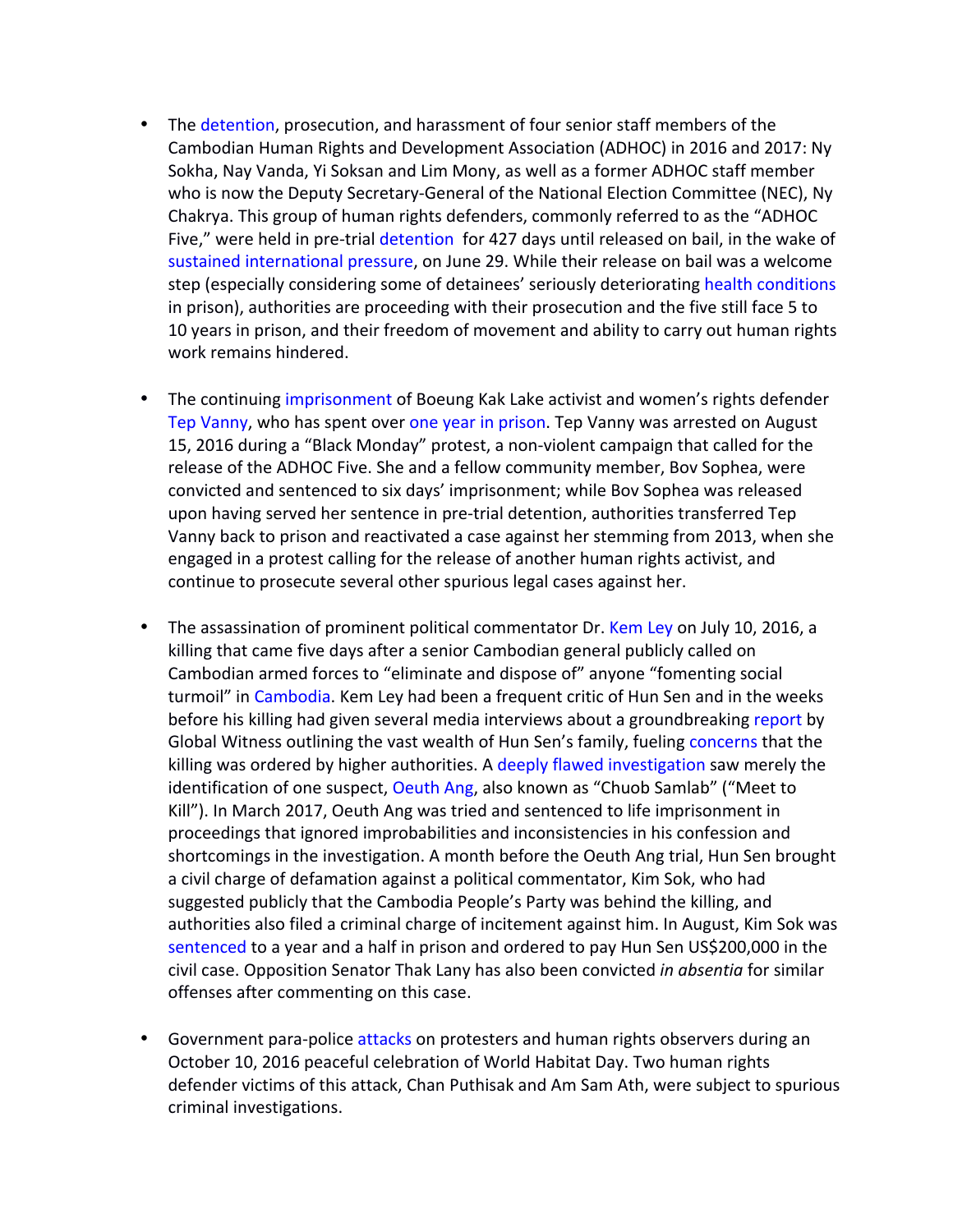- The government's passage in 2017 of two rounds of repressive amendments to Cambodia's Law on Political Parties, which allow authorities to dissolve political parties and ban party leaders from political activity without holding hearings and without an appeal process. The amendments contain numerous restrictions that are tailored to create stumbling blocks for opposition parties, most notably provisions that compel political parties to distance themselves from members who have been convicted of a criminal charge. This impacts opposition leaders Sam Rainsy and Kem Sokha, effectively allowing the government to dissolve the main opposition party at any time they choose. Many observers suspect that the government will allow the opposition to contest the 2018 elections but has crafted these provisions to weaken the opposition or to use them to dissolve the parties outright in the event that they pose a more significant threat to the ruling party's hold on power.
- Prime Minister Hun Sen's July orders to the Ministry of Interior to investigate two members of a group of civil society organizations coordinating efforts of election monitoring on an ad hoc basis under the head of the so-called "Situation Room." The government alleges that the ad hoc group violated the vague and undefined concept of "political neutrality" enshrined in Cambodia's widely criticized Law on Associations and Non-Government Organizations (LANGO), which allows for the dissolution or denial of registration of NGOs, as well as for failing to register under LANGO.
- Questionable legal investigations into trade unions conducted under Cambodia's Trade Union Law, which has prevented some unions from legally registering and excluded them from collective bargaining and formally advocating for rights and improved working conditions.
- Increasingly threatening political rhetoric, including repeated threats of violence and other forms of intimidation by government officials directed at dissidents and civil society, including in the lead-up to this year's flawed commune elections and afterwards. Both Prime Minister Hun Sen and several senior military leaders have repeated claims that any election victory by the political opposition would lead to "civil war," while making clear threats to use violence against any individuals who "protest" or seek a "color revolution," a term which authorities disingenuously employ to portray peaceful dissent as an attempted violent overthrow of the state. Before his baseless accusations in September of Kem Sokha's "treason" and "conspiracy," Hun Sen made a number of statements that appear to equate peaceful political opposition and exercise of freedoms of speech and assembly as unlawful acts of violent rebellion. In May 2017, Hun Sen, during campaigning for the country's 2017 commune elections, stated he would be "willing to eliminate 100 to 200 people" to protect "national security," for the opposition to "prepare their coffins", or against anyone who, and later repeated this claim and made a transparent reference to Sam Rainsy suggesting that Rainsy knew he would be targeted for violence. On August 2, Minister of Social Affairs Vong Sauth said that protesters who dispute the outcome of the scheduled 2018 elections will be "hit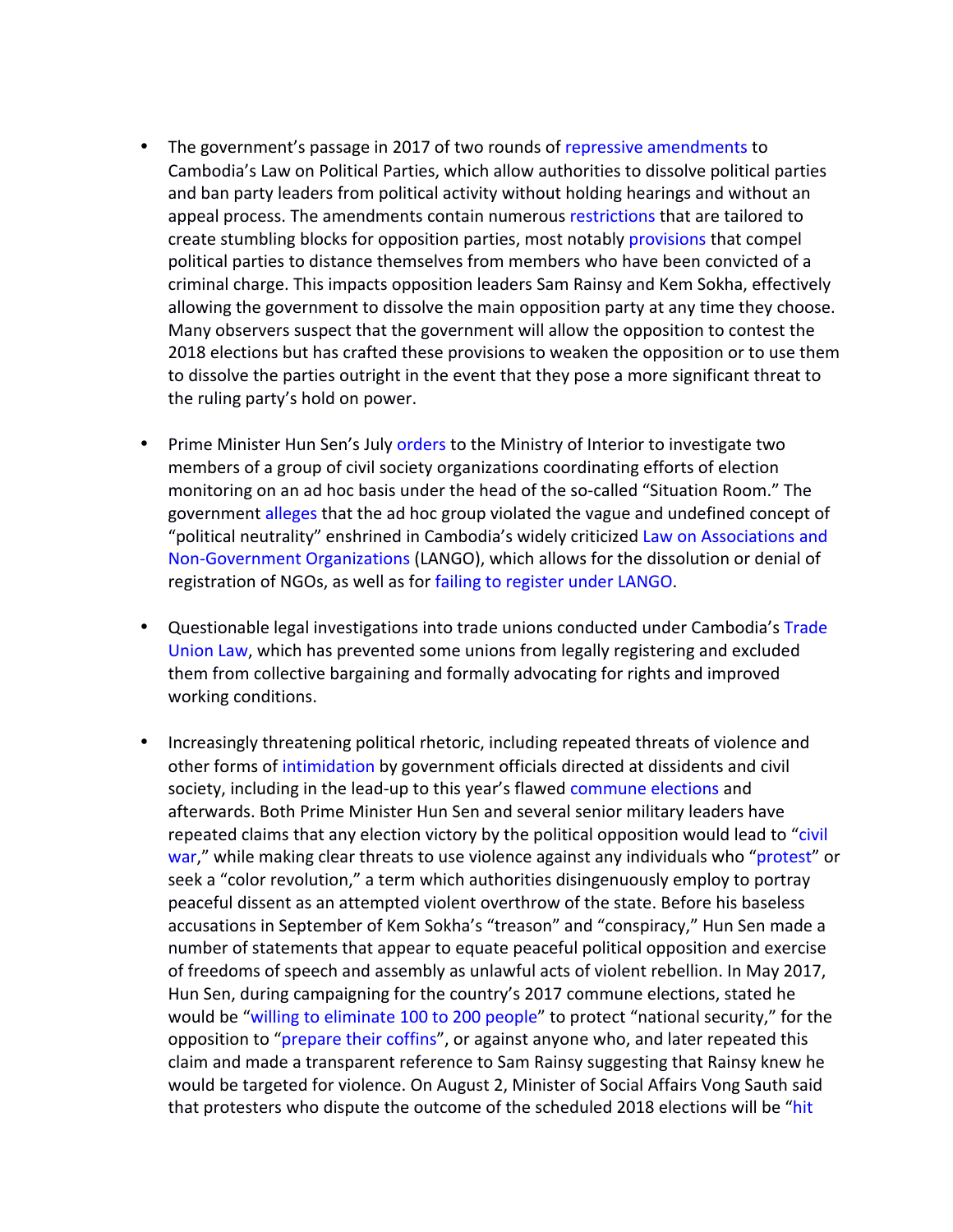with the bottom end of bamboo poles"—a reference to a technique used during the Khmer Rouge regime—and threatened civil servants in his ministry with termination if they do not support the ruling CPP.

• An August 23 Ministry of Foreign Affairs statement ordering the closure of the US nongovernmental organization the National Democratic Institute (NDI), and expulsion of its non-Cambodian staff "within seven days." The statement cites LANGO and the 1997 Tax Law, both of which the government has cited in other threats against civil society groups mentioned above.

The Cambodian government's actions outlined above should be considered together, as a comprehensive campaign of intimidation, violence, and misuse of legal mechanisms in the **lead-up to next year's national election**, meant to weaken or neutralize political opposition and hamper civil society efforts to monitor the election and freedom of speech, association, and assembly. More broadly, the government's actions are an open-ended assault on the United Nations-backed democratic process in Cambodia that began with the 1991 Paris Peace Accords.

We strongly urge your government to acknowledge the severity of the situation and the risks these conditions pose to the integrity of Cambodia's 2018 elections. It is crucial that the international community support a UN Human Rights Council resolution that explicitly condemns the Cambodian government's attacks on democratic and human rights norms and takes steps to address them.

As noted above, the appendix contains draft language recommending that the resolution request the UN High Commissioner for Human Rights to prepare a report on the escalating **crackdown, and outline actions the government and international community should take to ensure that the conditions in which the elections take place accord with international human** right standards. As outlined in the proposed text in the appendix, we also recommend that the High Commissioner should provide an oral update to the Council at its  $37<sup>th</sup>$  session in March 2018, and present his report at the  $38<sup>th</sup>$  session in June 2018.

We further recommend that your government, during the September session at the Council, speak out clearly and jointly with other governments against the latest abuses, and put the Cambodian government on notice that the Cambodian government's failure to fully address these concerns will make it impossible to determine that the 2018 elections were free and fair.

We also recommend that the Human Rights Council, at those future sessions, hold an Enhanced Interactive Dialogue including stakeholders such as staff from Cambodia's OHCHR office, the Special Rapporteur on Cambodia, other relevant UN Special Procedures and members of local and international civil society.

We look forward to discussing this matter with you or your staff in more detail.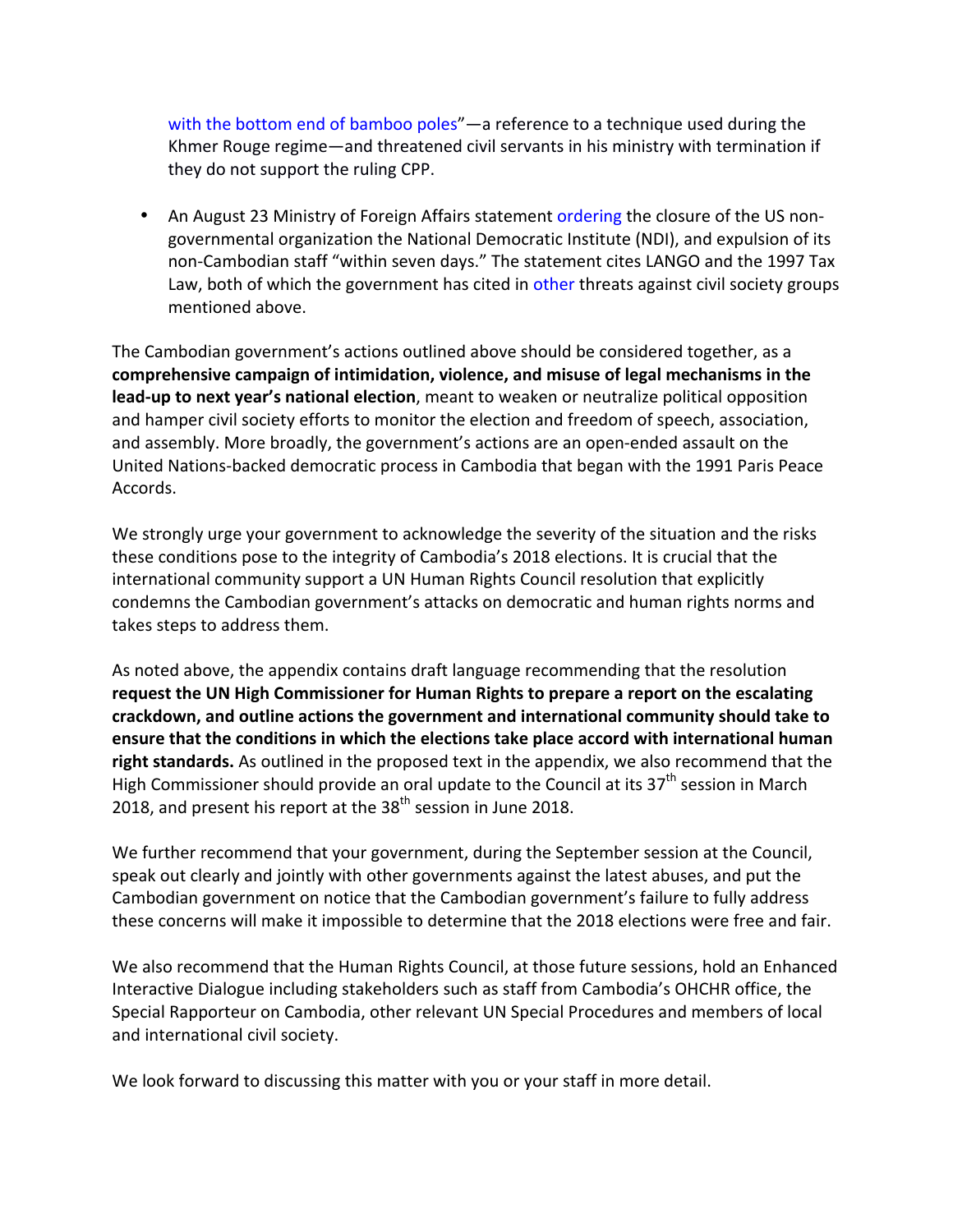Thank you for your attention.

Asian Forum for Human Rights and Development (FORUM-ASIA)

CIVICUS

Human Rights Watch

International Federation for Human Rights (FIDH)

International Commission of Jurists (ICJ)

World Organisation Against Torture (OMCT)

[Appendix below.]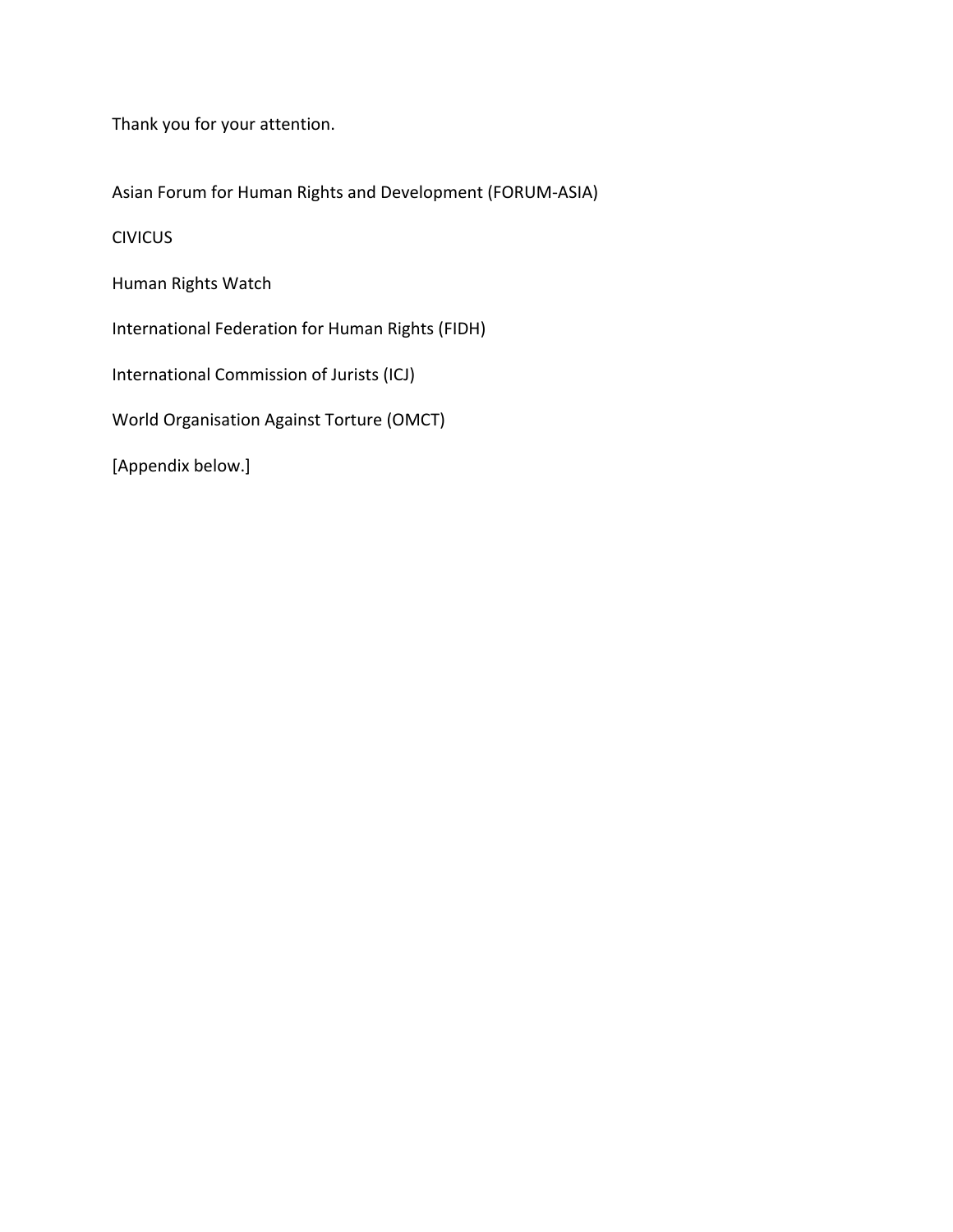#### **Appendix:**

### Draft language for resolution on Cambodia at the 36<sup>th</sup> session of the Human Rights Council.

**NOTE: Language in bold** reflects new proposed text; non-bolded edited text is derived from the October 2015 resolution on Cambodia.

## *[Preamble language:]*

…Bearing in mind the report of the Secretary-General on the role and achievements of the Office of the United Nations High Commissioner for Human Rights in assisting the Government and people of Cambodia in the promotion and protection of human rights,

*Recognizing* **that the Agreement on a Comprehensive Political Settlement of the Cambodia** Conflict, signed in Paris on 23 October 1991, stipulates that the U.N. system, the international community at large, and all signatories to the agreement, many of which are members of this council, have a positive obligation to protect and promote human rights and democratic **norms in Cambodia**,

**Taking note of deeply disturbing new developments in Cambodia since the adoption of Resolution A/HRC/RES/30/23 of 2 October 2015, including the recent arrest of opposition** leader Kem Sokha on spurious charges of "treason," the exile of another opposition leader, Sam Rainsy whom authorities say will be arrested on an old and politically-motivated arrest warrant if he returns, the August and September closures of several radio stations and the **newspaper** *Cambodia Daily***, government complicity in a severe beating of two** parliamentarians on 26 October 2015, the passage or invocation of restrictive laws on **political parties and civil society groups in 2016, the, and in general, the increased use of** Cambodia's courts in 2016 and 2017 to try dozens of human rights defenders and political **opposition members in politically-motivated cases, as well as repeated threats of violence** and other forms of intimidation directed at peaceful dissidents and civil society groups,

#### *[Main text language:]*

*Expresses serious concern* at the severe deterioration in the environment for civil and political rights in Cambodia since 2015 including increasing restrictions on freedom of expression, association and peaceful assembly, and calls on the Cambodian government to stop using unfounded charges to unjustly target members of the political opposition, media, and civil society, refrain from misusing laws and legislation for such purposes, and repeal or revise vaguely worded, overbroad laws often used in such prosecutions.

*Welcomes* the commitments made and the progress achieved by the Government of Cambodia in implementing **some of** its obligations under international human rights treaties and conventions to which it is a party, with regard to its commitment to establish a national human rights institution and to encourage that this be done upon sufficient consultation with relevant stakeholders; and urges the Government to continue to take steps to meet its obligations under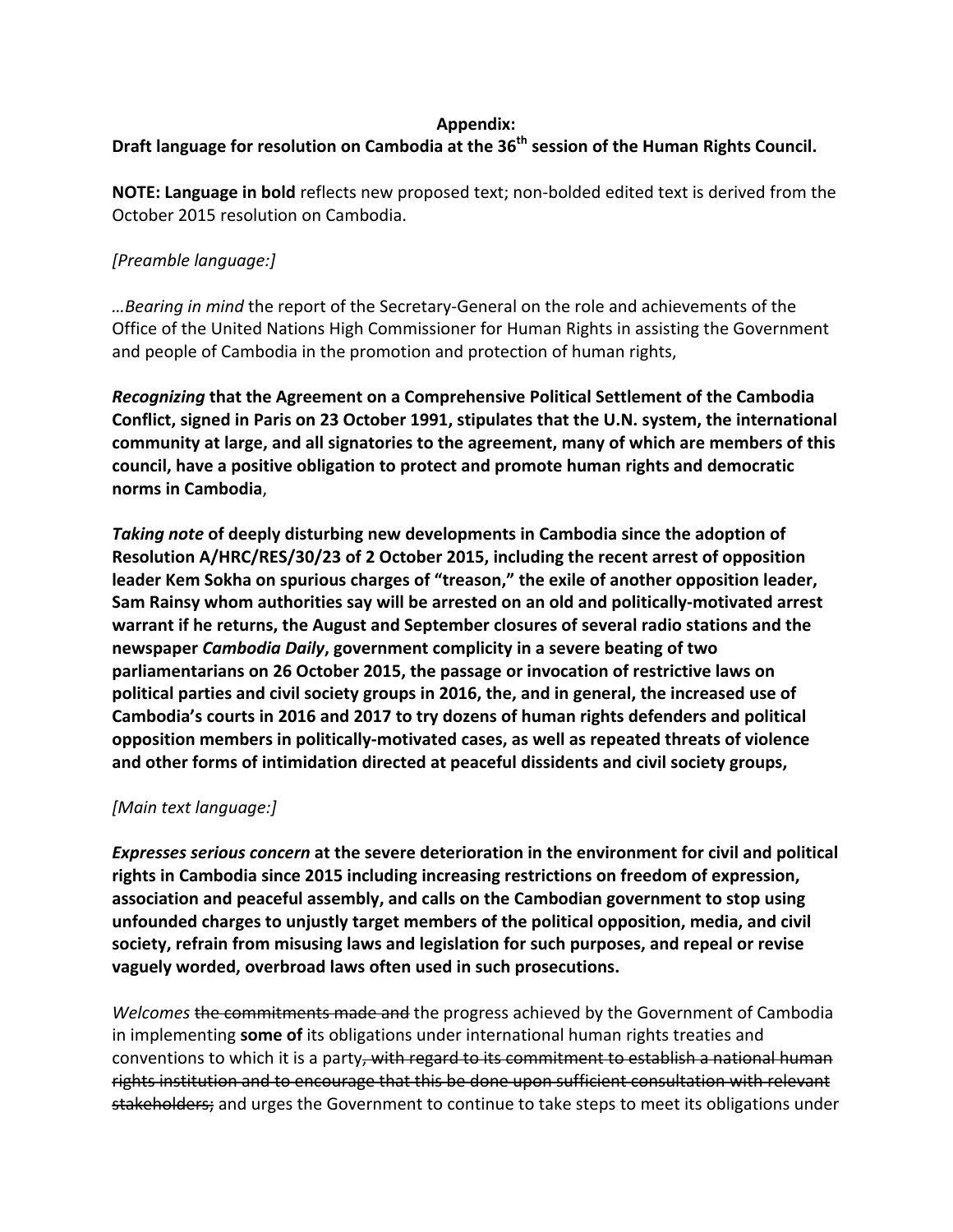those treaties and conventions to which it is a party, and to this end to strengthen its cooperation with United Nations agencies, including the Office of the High Commissioner, through enhanced dialogue and the development of joint activities;

# *[…]*

*Recalls* the agreement between the ruling and opposition parties on 22 July 2014, which led to the participation of the opposition party in the National Assembly and to limited collaboration between the ruling and opposition parties on electoral reform, but notes that since late 2015 cooperation on reform has essentially ended, and urges the Government of Cambodia to strengthen its efforts to collaborate with the opposition and promote an **environment conducive to free and fair elections in 2018...** 

# *[…]*

*Encourages* the Government of Cambodia to continue to take action to promote the rights and dignity of all Cambodians by protecting civil and political rights, including freedom of opinion and expression, **especially in the lead-up to the July 2018 elections,** and to this end **further encourages the government** to ensure that relevant all laws inter alia the penal code, are interpreted and applied in a judicious manner so as to promote economic, social and cultural rights, in accordance with the rule of law and democratic norms;

*Notes with concern* that since 2015, Cambodian authorities have launched numerous legal **proceedings against opposition party members and leaders, including a "treason" charge** against CNRP leader Kem Sokha and SRP leader and CNRP co-leader Sam Rainsy; notes also **that authorities have advanced changes to Cambodia's Political Party Law which appear to be** tailored to create opportunities to weaken or dissolve Cambodian opposition parties; further notes that these legislative changes and prosecutions appear to be politically motivated and **intended to weaken opposition parties or the stage for their dissolution; and urges** Cambodian authorities to cease invoking or enforcing Cambodia's Political Party Law in a partisan way and to drop the unjustified legal cases against opposition party members and **leaders.**

*Notes further* that Cambodian authorities, misusing or abusing various Cambodian legal provisions including its tax laws, have closed several media outlooks and intimidated others, and intimidated civil society groups, primarily those that promote and protect civil and political rights, by invoking over-restrictive provisions in Cambodia's Law on Associations and Non-Governmental Organizations (LANGO), and urges authorities to refrain from abusing the Cambodian legal system, stop invoking LANGO and work to repeal it, and allow civil society and all Cambodians to enjoy their rights to freedom of speech and opinion, association, and peaceful assembly, in accordance with Cambodia's Constitution and the International **Covenant on Civil and Political Rights;**